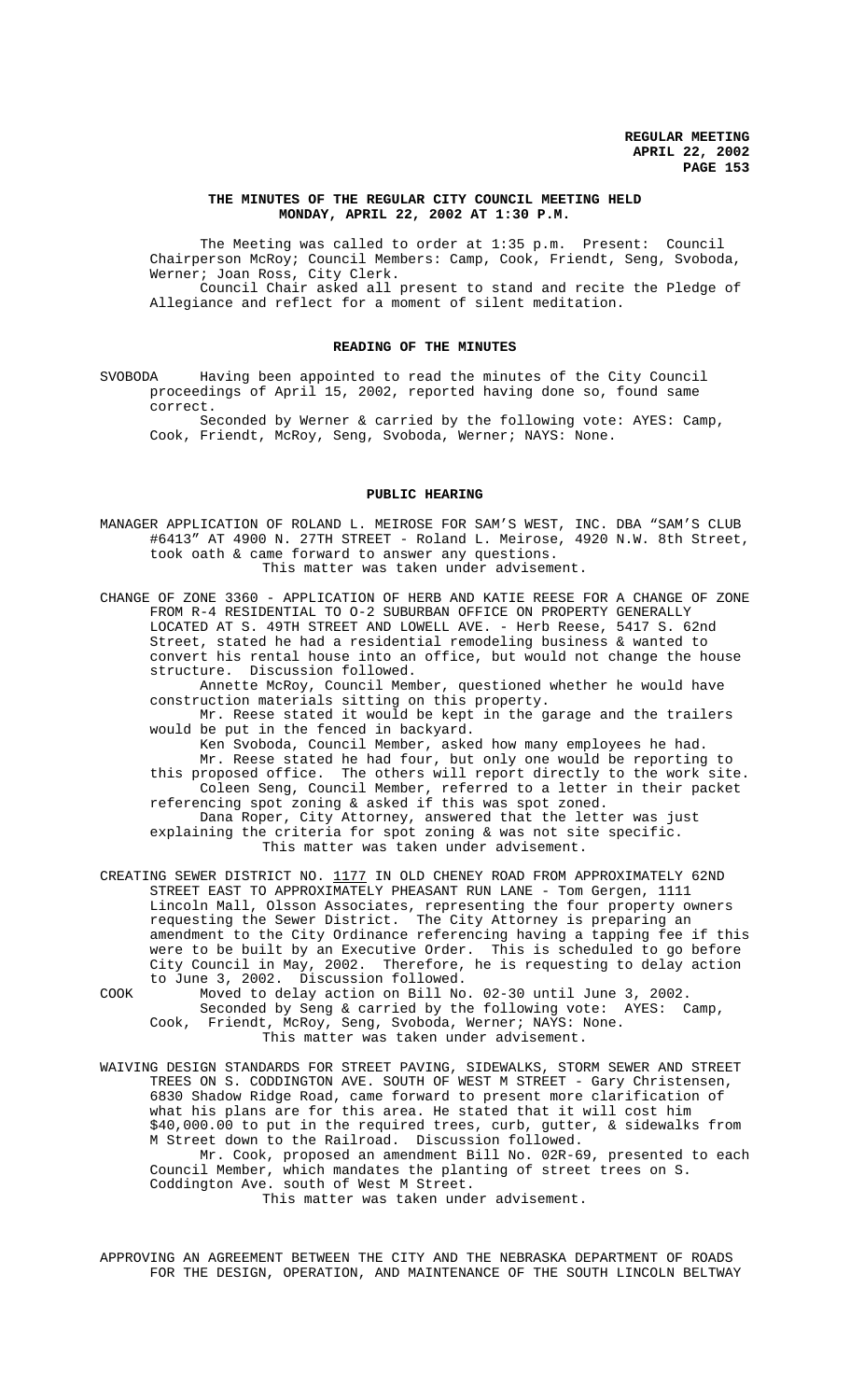> - Roger Figard, Public Works & Utilities Dept., came forward representing the three partners, the State of Nebraska, City of Lincoln, & Lancaster County as the project manager on the study for the East & South Beltway. The City's share would be 20% of the cost. would agree to accept the relinquishment of Highway 2, in the City limits, and Warlick Blvd. Discussion followed.

> Mr. Cook, asked if the State would do any maintenance on Highway 2 & Warlick Blvd. the City limits before it was relinquished back to the City.

> Mr. Figard answered yes & that the City wouldn't accept them until reasonable repair was done on these streets. Further discussion followed.

> > This matter was taken under advisement.

- APPROVING A WAIVER OF THE DESIGN STANDARDS TO WAIVE THE DEDICATED PEDESTRIAN WAY EASEMENT ON LOTS 8 AND 9, BLOCK 2, VINTAGE HEIGHTS 7TH ADDITION AND ON LOTS 9 AND 10, BLOCK 2, VINTAGE HEIGHTS 6TH ADDITION, ON PROPERTY GENERALLY LOCATED SOUTH OF BENZIGER DRIVE AND BLACKSTONE ROAD - Mark Hunzeker, 530 S. 13th St., Suite B, representing Hampton Development Services, is requesting a waiver to the design standards due to a series of mishaps during the platting process. Discussion followed. This matter was taken under advisement.
- SPECIAL PERMIT 1962 APPLICATION OF MMG PROPERTIES TO PERMIT THE SALE OF ALCOHOLIC BEVERAGES FOR CONSUMPTION OFF THE PREMISES, ON PROPERTY GENERALLY LOCATED NORTHEAST OF THE INTERSECTION OF S. CODDINGTON AVE. AND CAPITOL PARKWAY WEST - Peter Katt, 1045 Lincoln Mall, Ste 200, came forward on behalf of MMG Properties. He stated this is a continued demonstration of the investment of the West A neighborhood & expansion of services to the residents.

This matter was taken under advisement.

SPECIAL PERMIT 1963 - APPLICATION OF SALEM OIL COMPANY TO PERMIT THE SALE OF ALCOHOLIC BEVERAGES FOR CONSUMPTION OFF THE PREMISES, ON PROPERTY GENERALLY LOCATED NORTHEAST OF THE INTERSECTION OF N.W. 12TH STREET AND W. ADAMS STREET - Chuck Salem, 2825 Stratford Ave., came forward to ask for approval & to answer any questions.

This matter was taken under advisement.

APPROVING A THREE-YEAR ADVERTISING CONTRACT BETWEEN THE CITY AND D & D DISTRIBUTOR FOR ADVERTISING RIGHTS ON THE ELECTRONIC MESSAGE SYSTEMS AT PERSHING AUDITORIUM AT 15TH AND N STREETS;

APPROVING A THREE-YEAR ADVERTISING CONTRACT BETWEEN THE CITY AND ALLTEL COMMUNICATIONS, INC. FOR ADVERTISING RIGHTS ON THE ELECTRONIC MESSAGE SYSTEMS AT PERSHING AUDITORIUM AT 15TH AND N STREETS - Tom Lorenz, General Manager of Pershing Auditorium, stated that D & D Beer Co. will replace K & Z. Discussion followed.

Terry Werner, Council Member, asked if there are any policy restrictions on the advertising.

Mr Lorenz answered that there was. He said there would be no advertising that would encourage improper use of a controlled substance. This matter was taken under advisement.

#### **MISCELLANEOUS BUSINESS**

Craig Groat, 4935 Huntington Avenue, came forward to express his concern about the sale of the Old Federal Building. A developer has offered \$600,000, but \$2,000,000.00 has been spent remodeling this building. He feels it needs to be preserved for public use. This matter was taken under advisement.

Rick Shaw, 2427 Park Avenue, came forward to request a review of an ordinance passed banning wolf hybrids in the City limits. Dana Roper, City Attorney, stated the Ordinance goes into effect May 14, 2002, but this could be extended for further review. This matter was taken under advisement.

**\*\* END OF PUBLIC HEARING \*\***

# **COUNCIL ACTION**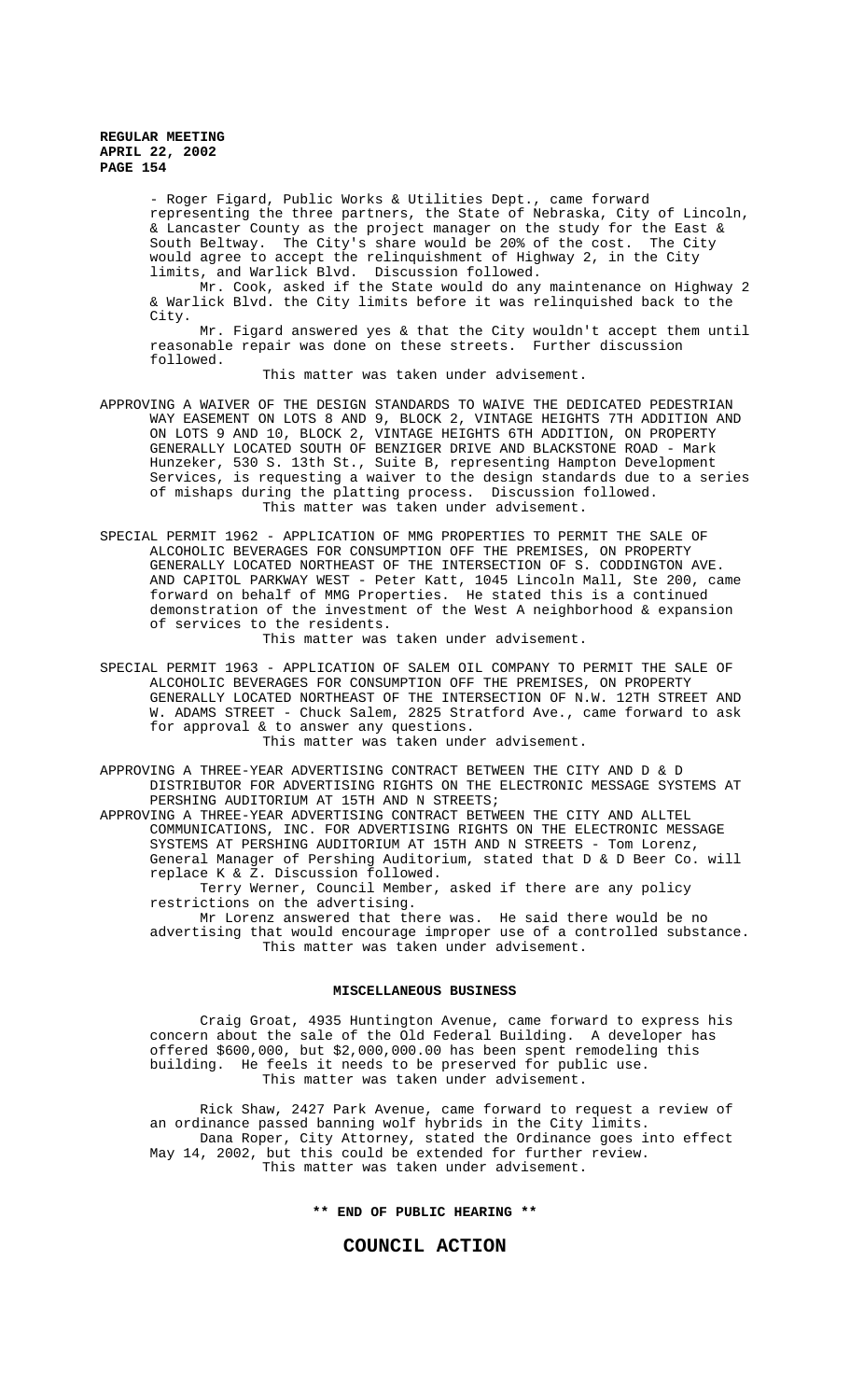## **LIQUOR RESOLUTIONS**

MANAGER APPLICATION OF ROLAND L. MEIROSE FOR SAM'S WEST, INC. DBA "SAM'S CLUB #6413" AT 4900 N. 27TH STREET - CLERK read the following resolution, introduced by Jon Camp, who moved its adoption for approval:

A-81450 WHEREAS, Sam's West, Inc. dba "Sam's Club #6413" located at 4900 N. 27th Street, Lincoln, Nebraska has been approved for a Retail Class "D" liquor license, and now requests that Roland L. Meirose be named manager;

WHEREAS, Roland L. Meirose appears to be a fit and proper person to manage said business.

NOW, THEREFORE, BE IT RESOLVED by the City Council of the City of Lincoln, Nebraska:

That after hearing duly had as required by law, consideration of the facts of this application, the Nebraska Liquor Control Act, and the pertinent City ordinances, the City Council recommends that Roland L. Meirose be approved as manager of this business for said licensee. The City Clerk is directed to transmit a copy of this resolution to the Nebraska Liquor Control Commission.

Introduced by Jon Camp Seconded by Seng & carried by the following vote: AYES: Camp, Cook, Friendt, McRoy, Seng, Svoboda, Werner; NAYS: None.

#### **ORDINANCES - 2ND READING**

- AMENDING CHAPTER 10.16 OF THE LINCOLN MUNICIPAL CODE TO DELETE EXISTING LANGUAGE RELATING TO SUSPENDED LICENSES; ADDING A NEW SECTION RELATING TO OPERATION OF A MOTOR VEHICLE WHEN AN OPERATOR'S PRIVILEGE HAS BEEN SUSPENDED OR REVOKED BY A COURT PURSUANT TO LAW OR BY THE DIRECTOR OF THE STATE DEPARTMENT OF MOTOR VEHICLES; AND ADDING A NEW SECTION RELATING TO OPERATION OF A MOTOR VEHICLE WHEN AN OPERATOR'S PRIVILEGE HAS BEEN SUSPENDED BUT IS OTHERWISE CAPABLE OF BEING REINSTATED - CLERK read an ordinance, introduced by Jon Camp, amending Chapter 10.16 of the LMC to delete existing language relating to suspended licenses; adding a new section relating to operation of a motor vehicle when an operator's privilege has been suspended ore revoked by a court pursuant to law or by the director of the State Dept. of Motor Vehicles; and adding a new section relating to operation of a motor vehicle when an operator's privilege has been suspended but is otherwise capable of being reinstated, the second time.
- CHANGE OF ZONE 3360 APPLICATION OF HERB AND KATIE REESE FOR A CHANGE OF ZONE FROM R-4 RESIDENTIAL TO O-2 SUBURBAN OFFICE ON PROPERTY GENERALLY LOCATED AT S. 49TH STREET AND LOWELL AVENUE - CLERK read an ordinance, introduced by Jon Camp, the application of Herb and Katie Reese for a Change of Zone from R-4 Residential to O-2 Suburban office of property generally located at S. 49th Street and Lowell Avenue, the second time.

#### **RESOLUTIONS**

- WAIVING DESIGN STANDARDS FOR STREET PAVING, SIDEWALKS, STORM SEWER AND STREET TREES ON S. CODDINGTON AVE. SOUTH OF WEST M STREET. (4/8/02 - DELAYED 2 WEEKS TO 4/22/02) - PRIOR to reading:
- COOK Moved to amend Bill No. 02R-69 on page 1, line 16, delete the word "waived" and insert in lieu thereof the word mandated. 2. On page 1, waived and institute the theorem of the set of the same starting on line 17, delete the language "until such time as any future urban type development of the property occurs". 3. On page 1, delete lines 19 through page 2 line 3.

Seconded by Seng & carried by the following vote: AYES: Cook, Friendt, McRoy, Seng, Svoboda, Werner; NAYS: Camp.

CLERK read the following resolution, introduced by Terry Werner, who moved its adoption.

Seconded by Seng & **lost** by the following vote: AYES: Cook, Seng, Werner; NAYS: Camp, Friendt, McRoy, Svoboda.

- The resolution, having **LOST**, was assigned File **#38-4400**, & was placed on file in the Office of the City Clerk.
- APPROVING THE ANNUAL PLAN PURSUANT TO THE INTERLOCAL AGREEMENT BETWEEN THE CITY AND LANCASTER COUNTY TO PROVIDE FOR WEED CONTROL AND WEED ABATEMENT WITHIN THE CITY - CLERK read the following resolution, introduced by Jonathan Cook, who moved its adoption: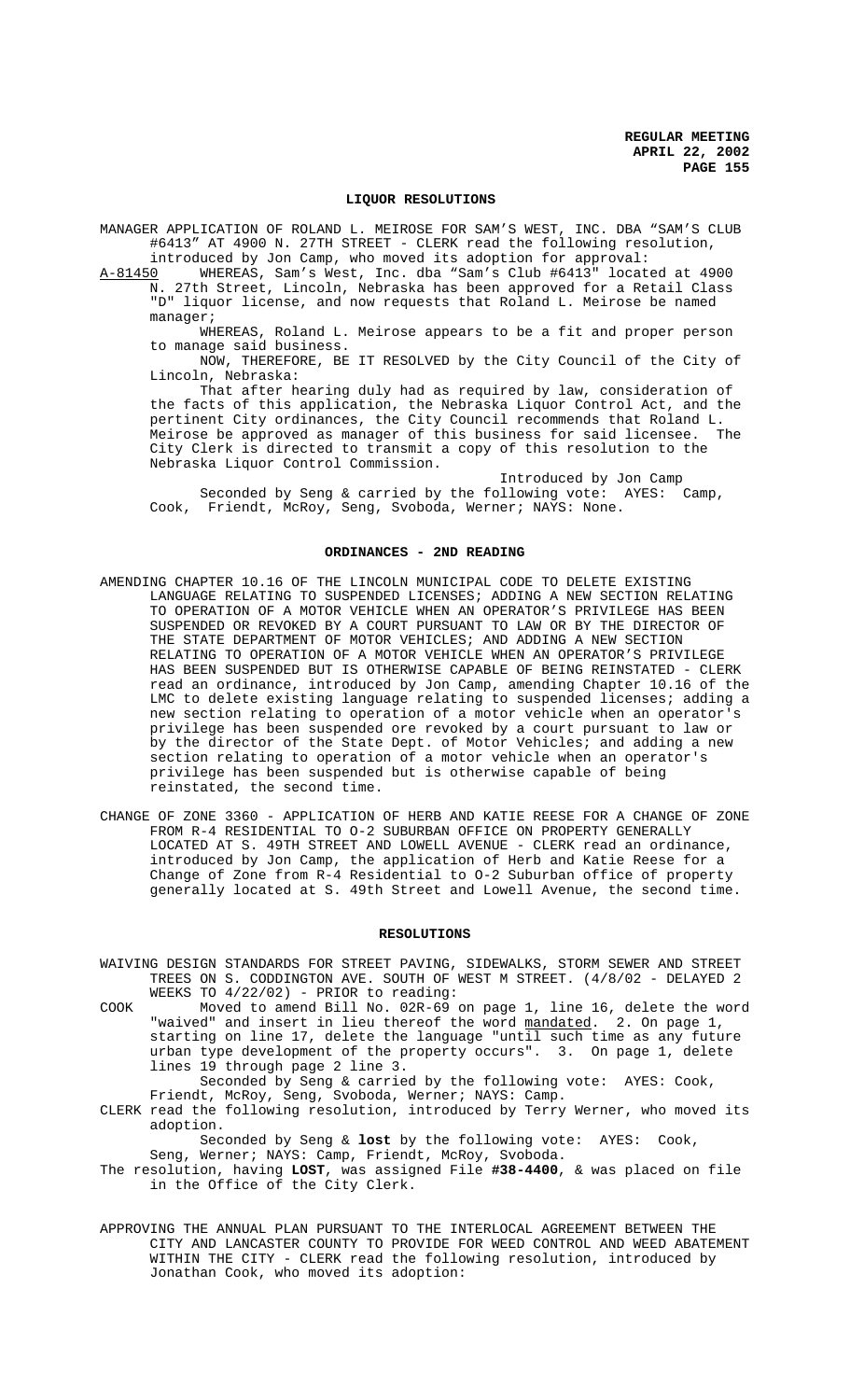A-81451 WHEREAS, the City of Lincoln and Lancaster County have entered into an Interlocal Agreement to provide for noxious weed control and weed abatement within the City of Lincoln, which Agreement was approved by City Council Resolution No. A-77437 on June 17, 1996; and

WHEREAS, pursuant to said Interlocal Agreement the Lancaster County Noxious Weed Control Authority is required to annually submit a plan for the combined weed control program to the County Board, the City Council, and the Mayor; and

WHEREAS, the Lancaster County Noxious Weed Control Superintendent has submitted a plan for 2001, a copy of which is attached hereto, marked Attachment "A", and made a part hereof by reference.

NOW, THEREFORE, BE IT RESOLVED by the City Council of the City of Lincoln, Nebraska:

That the combined weed control plan for calendar year 2002 attached hereto, marked as Attachment "A" is hereby approved and the Mayor is authorized to execute said plan on behalf of the City.

The City Clerk is directed to return one executed copy of the Combined Weed Control Plan for the year 2002 to Earleen Ladd in the Records Division of the County Clerk's Office for retention in their files.

Introduced by Jonathan Cook Seconded by Seng & carried by the following vote: AYES: Camp, Cook, Friendt, McRoy, Seng, Svoboda, Werner; NAYS: None.

APPROVING AN AGREEMENT BETWEEN THE CITY AND THE NEBRASKA DEPARTMENT OF ROADS FOR THE DESIGN, OPERATION, AND MAINTENANCE OF THE SOUTH LINCOLN BELTWAY - CLERK read the following resolution, introduced by Jonathan Cook, who moved its adoption:

A-81452 BE IT RESOLVED by the City Council of the City of Lincoln, Nebraska:

That the attached Agreement between the City of Lincoln and the State of Nebraska Department of Roads for the design, operation, and maintenance of the South Lincoln Beltway, in accordance with the terms and conditions contained in said Agreement, is hereby approved and the Mayor is authorized to execute the same on behalf of the City of Lincoln.

The City Clerk is directed to return the executed copies of the Agreement to the Department of Public Works, for transmittal and execution by the State Department of Roads.

Introduced by Jonathan Cook Seconded by Seng & carried by the following vote: AYES: Camp, Cook, Friendt, McRoy, Seng, Svoboda; NAYS: Werner.

APPROVING A WAIVER OF THE DESIGN STANDARDS TO WAIVE THE DEDICATED PEDESTRIAN WAY EASEMENT ON LOTS 8 AND 9, BLOCK 2, VINTAGE HEIGHTS 7TH ADDITION AND ON LOTS 9 AND 10, BLOCK 2, VINTAGE HEIGHTS 6TH ADDITION, ON PROPERTY GENERALLY LOCATED SOUTH OF BENZIGER DRIVE AND BLACKSTONE ROAD - CLERK read the following resolution, introduced by Jonathan Cook, who moved

its adoption:<br><u>A-81453</u> WHEREAS WHEREAS, Vintage Heights 6th Addition and Vintage Heights 7th Addition Final Plats were previously approved by the City of Lincoln; and

WHEREAS, one of the conditions of approval of said Final Plats was the Subdivision Ordinance requirement that pedestrian way easements for the installation of pedestrian sidewalks in all blocks that are longer than 1000 feet be installed on Lots 9 and 10, Block 2, Vintage Heights 6th Addition and along Lots 8 and 9, Block 2, Vintage Heights 7th Addition; and

WHEREAS, Pine Lake Development, L.L.C. has requested a modification to waive said requirement pursuant to § 26.31.010 of the Lincoln Municipal Code; and

WHEREAS, the Planning Commission has reviewed said request and has made recommendations thereon; and

WHEREAS, the City Council finds that the strict application of all requirements would result in actual difficulties or substantial hardship or injustice to the property owner.

NOW, THEREFORE, BE IT RESOLVED by the City of Lincoln, Nebraska:

That the requirement of the Final Plat of Vintage Heights 6th Addition and Vintage Heights 7th Addition relating to the installation of a pedestrian sidewalk in the pedestrian way easement along Lots 9 and 10, Block 2, Vintage Heights 6th Addition and along Lots 8 and 9, Block 2, Vintage Heights 7th Addition, is hereby waived; provided, however, nothing herein shall be construed to preclude the City Council from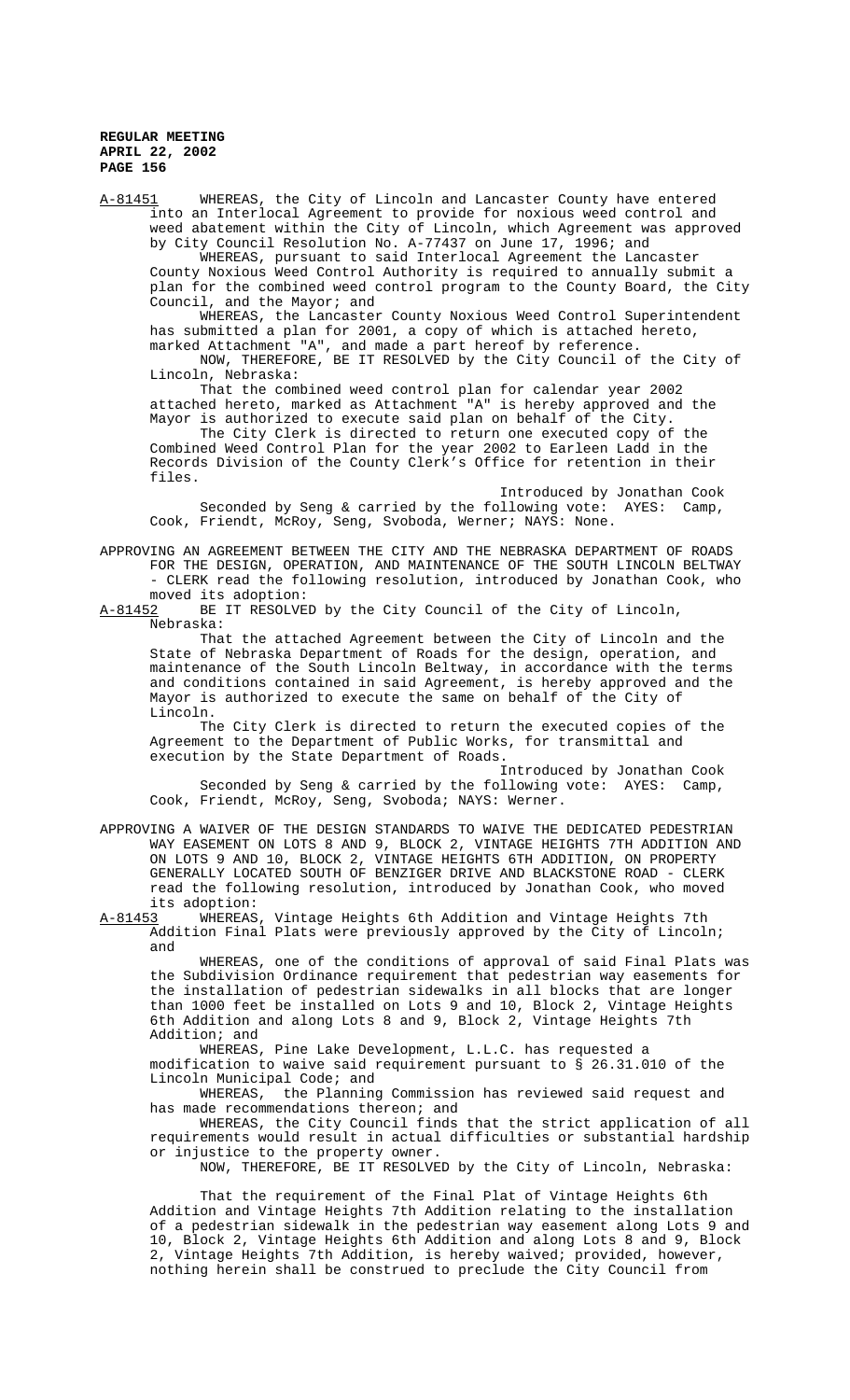ordering the construction of the pedestrian sidewalk in said location at any time in the future upon proper notice to the owners, their successors or assigns.

All other conditions for approval of the Final Plat of Vintage Heights 6th Addition and Vintage Heights 7th Addition shall remain in full force and effect.

Introduced by Jonathan Cook Seconded by Seng & carried by the following vote: AYES: Camp, Cook, Friendt, McRoy, Seng, Svoboda, Werner; NAYS: None.

SPECIAL PERMIT 1962 - APPLICATION OF MMG PROPERTIES TO PERMIT THE SALE OF ALCOHOLIC BEVERAGES FOR CONSUMPTION OFF THE PREMISES, ON PROPERTY GENERALLY LOCATED NORTHEAST OF THE INTERSECTION OF S. CODDINGTON AVE. AND CAPITOL PARKWAY WEST - CLERK read the following resolution, introduced by Jonathan Cook, who moved its adoption:

A-81454 WHEREAS, MMG Properties has submitted an application designated as Special Permit No. 1962 for authority to sell alcoholic beverages for consumption off the premises at the convenience store/service station generally located northeast of the intersection of South Coddington Ave. and Capitol Parkway West, legally described as:

Lots 119 I.T. and 121 I.T., located in the Southeast Quarter of Section 28, Township 10 North, Range 6 East of the 6th P.M., Lancaster County, Nebraska; and

WHEREAS, the real property adjacent to the area included within the site plan for this permit to sell alcoholic beverages for consumption off the premises will not be adversely affected; and

WHEREAS, said site plan together with the terms and conditions hereinafter set forth are consistent with the intent and purpose of Title 27 of the Lincoln Municipal Code to promote the public health, safety, and general welfare.

NOW, THEREFORE, BE IT RESOLVED by the City Council of the City of Lincoln, Nebraska:

That the application of MMG Properties, hereinafter referred to as "Permittee", to sell alcoholic beverages for consumption off the premises on property legally described above be and the same is hereby granted under the provisions of Section 27.63.685 of the Lincoln Municipal Code upon condition that operation of said licensed premises be in strict compliance with said application, the site plan, and the following additional express terms, conditions, and requirements:

1. This permit approves the sale of alcoholic beverages for consumption off the premises.<br>2. Before receiving

- Before receiving building permits:
	- a. The Permittee must submit a reproducible final site plan with five copies to the Planning Department for review and approval.

b. The construction plans must conform to the approved plans.

3. Before occupying these structures all development and construction must conform to the approved plans.<br>4. The site plan approved by this permi

The site plan approved by this permit shall be the basis for all interpretations of setbacks, yards, location of buildings, location of parking and circulation elements, and similar matters.<br>5. The terms, conditions, and requirements of the

The terms, conditions, and requirements of this resolution shall be binding and obligatory upon the Permittee, his successors, and assigns. The building official shall report violations to the City Council which may revoke the special permit or take such other action as may be necessary to gain compliance.

6. The Permittee shall sign and return the City's letter of acceptance to the City Clerk within 30 days following approval of the special permit, provided, however, said 30-day period may be extended up to six months by administrative amendment. The City Clerk shall file a

copy of the resolution approving the special permit and the letter of acceptance with the Register of Deeds, filing fees therefor to be paid in advance by the Permittee.

Introduced by Jonathan Cook Seconded by Seng & carried by the following vote: AYES: Camp, Cook, Friendt, McRoy, Seng, Svoboda, Werner; NAYS: None.

SPECIAL PERMIT 1963 - APPLICATION OF SALEM OIL COMPANY TO PERMIT THE SALE OF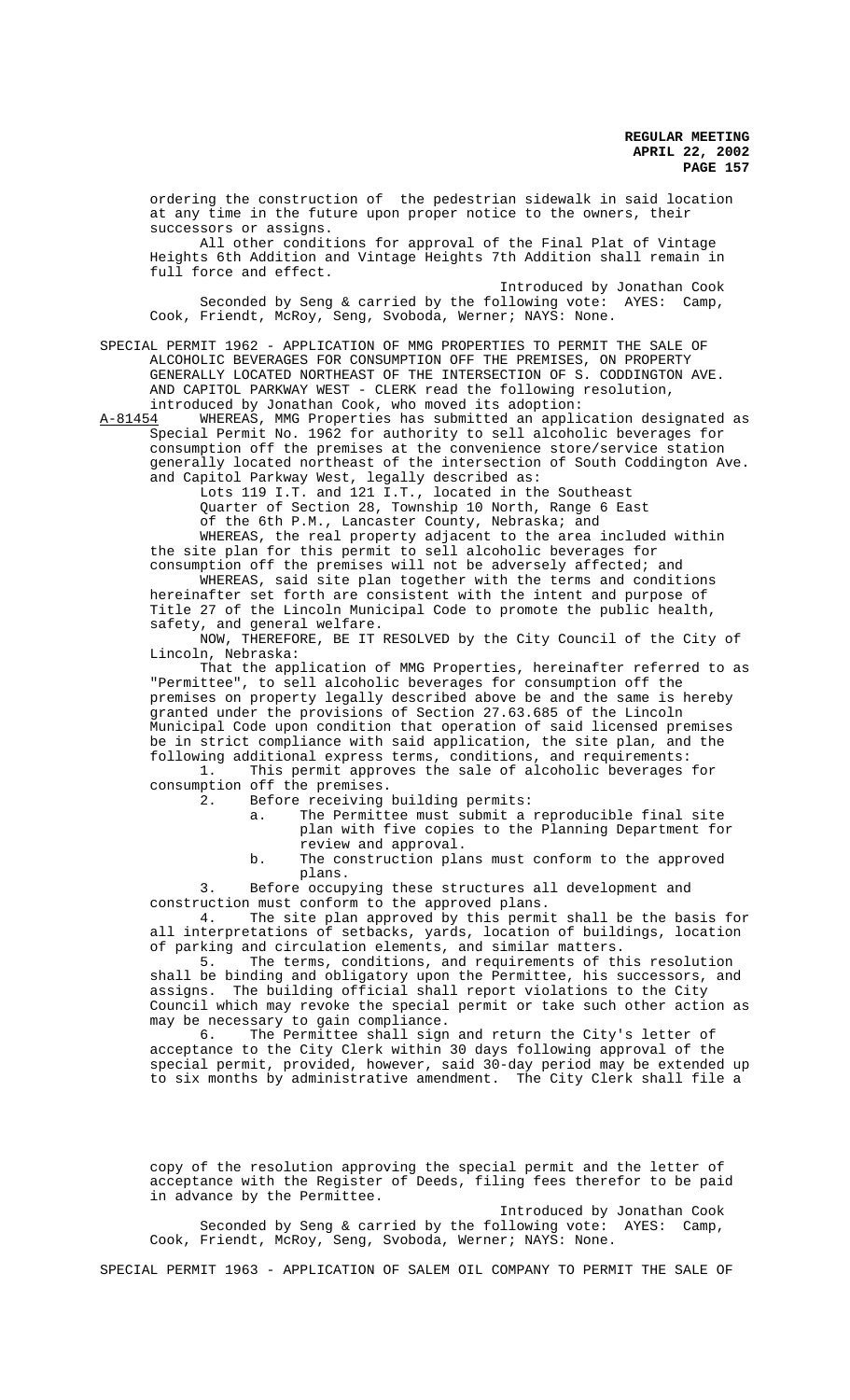ALCOHOLIC BEVERAGES FOR CONSUMPTION OFF THE PREMISES, ON PROPERTY GENERALLY LOCATED NORTHEAST OF THE INTERSECTION OF N.W. 12TH STREET AND W. ADAMS STREET - CLERK read the following resolution, introduced by Jonathan Cook, who moved its adoption:

A-81455 WHEREAS, Salem Oil Company has submitted an application designated as Special Permit No. 1963 for authority to sell alcoholic beverages for consumption off the premises at the convenience store/service station generally located northeast of the intersection of Northwest 12th Street and West Adams Street, legally described as:

Beginning at the southwest corner of Lot 1, Block 4, Union Pacific Addition, Lincoln, Lancaster County, Nebraska; thence north 89 degrees 29 minutes 30 seconds east (assumed bearing) along the northerly right-of-way line of I-80, a distance of 165.0 feet; thence north 04 degrees 29 minutes 30 seconds east, a distance of 200.0 feet; thence north 71 degrees 57 minutes 35 seconds west, a distance of 139.46 feet to a point on the easterly right-of-way line of N.W. 12th Street; thence south 18 degrees 09 minutes 54 seconds west along said right-of-way line, a distance of 109.80 feet to the point of curve; thence along a circular curve to the left having a radius of 227.40 feet and subtended by a chord 87.54 feet in length and bearing south 09 degrees 01 minutes 00 seconds west; thence south 00 degrees 11 minutes 00 seconds east along said easterly right-of-way line, a distance of 53.23 feet to the point of beginning; and

WHEREAS, the real property adjacent to the area included within the site plan for this permit to sell alcoholic beverages for consumption off the premises will not be adversely affected; and

WHEREAS, said site plan together with the terms and conditions hereinafter set forth are consistent with the intent and purpose of Title 27 of the Lincoln Municipal Code to promote the public health, safety, and general welfare.

NOW, THEREFORE, BE IT RESOLVED by the City Council of the City of Lincoln, Nebraska:

That the application of Salem Oil Company, hereinafter referred to as "Permittee", to sell alcoholic beverages for consumption off the premises on property legally described above be and the same is hereby granted under the provisions of Section 27.63.685 of the Lincoln Municipal Code upon condition that operation of said licensed premises be in strict compliance with said application, the site plan, and the following additional express terms, conditions, and requirements:

1. This permit approves the sale of alcoholic beverages for consumption off the premises at the convenience store located at 3100 N.W. 12th Street.<br>2. Befor

Before receiving building permits:

a. The Permittee must complete the following instructions and submit the documents and plans to the Planning Department for review and approval.

- i. A revised site plan showing the dimensions of parking spaces and isles consistent with the City of Lincoln Design Standards.
- ii. A reproducible final site plan with five copies as approved.

b. The construction plans must conform to the approved plans.

3. Before occupying these structures all development and

construction must conform to the approved plans.<br>4. The site plan approved by this permi The site plan approved by this permit shall be the basis for all interpretations of setbacks, yards, location of buildings, location of parking and circulation elements, and similar matters.

5. The terms, conditions, and requirements of this resolution shall be binding and obligatory upon the Permittee, his successors, and assigns. The building official shall report violations to the City Council which may revoke the special permit or take such other action as may be necessary to gain compliance.

6. The Permittee shall sign and return the City's letter of acceptance to the City Clerk within 30 days following approval of the special permit, provided, however, said 30-day period may be extended up to six months by administrative amendment. The City Clerk shall file a copy of the resolution approving the special permit and the letter of acceptance with the Register of Deeds, filing fees therefor to be paid in advance by the Permittee.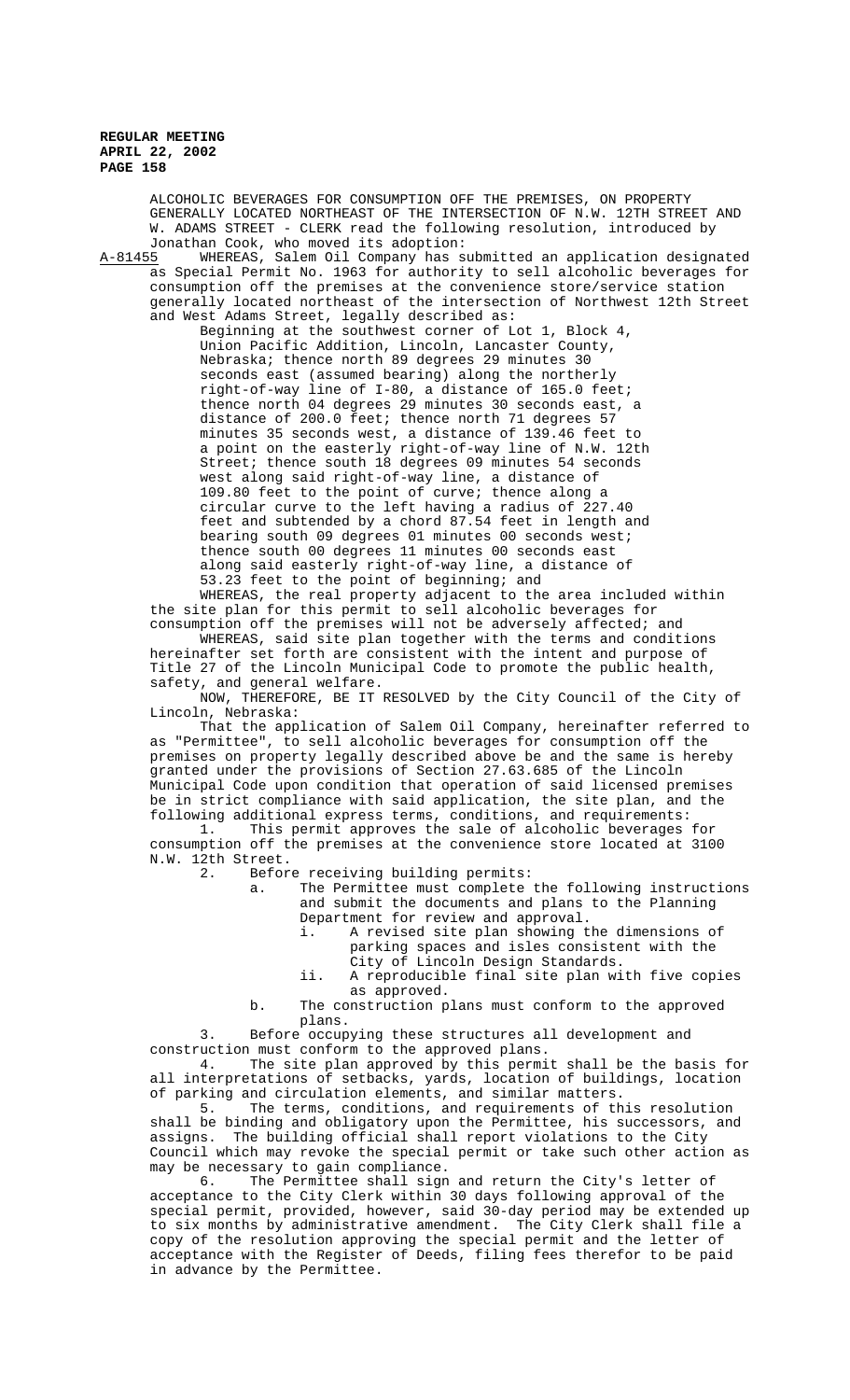Introduced by Jonathan Cook Seconded by Seng & carried by the following vote: AYES: Camp, Cook, Friendt, McRoy, Seng, Svoboda, Werner; NAYS: None.

APPROVING A THREE-YEAR ADVERTISING CONTRACT BETWEEN THE CITY AND D & D DISTRIBUTOR FOR ADVERTISING RIGHTS ON THE ELECTRONIC MESSAGE SYSTEMS AT PERSHING AUDITORIUM AT 15TH AND N STREETS - CLERK read the following resolution, introduced by Jonathan Cook, who moved its adoption:

A-81456 WHEREAS, the City of Lincoln owns and operates Pershing Municipal Auditorium located at 226 Centennial Mall South in Lincoln, Nebraska; and

WHEREAS, two exterior animated programmable electronic message systems, and one interior animated programmable electronic message system are located at said auditorium; and

WHEREAS, D & D Distributor, P.O. Box 29169, Lincoln, NE 68529, (402) 467-3573, wishes to acquire the right to display advertisements on said message systems and the City is willing to grant certain advertising rights to D & D Distributor.

NOW, THEREFORE, BE IT RESOLVED by the City Council of the City of Lincoln, Nebraska:

That the Advertising Agreement, which is attached hereto marked as Attachment "A" and made a part hereof by reference, by and between the City of Lincoln dba Pershing Municipal Auditorium and D & D Distributor, under which D & D Distributor is granted certain interior and exterior advertising rights at Pershing Municipal Auditorium for a three-year period on the terms and conditions as set forth in said Agreement is hereby approved and the Mayor is authorized to execute the same on behalf of the City.

The City Clerk is directed to transmit one fully executed copy of said Advertising Agreement to Thomas Lorenz, Manager of Pershing Municipal Auditorium, and one fully executed copy to D & D Distributor. Introduced by Jonathan Cook

Seconded by Seng & carried by the following vote: AYES: Camp, Cook, Friendt, McRoy, Seng, Svoboda, Werner; NAYS: None.

APPROVING A THREE-YEAR ADVERTISING CONTRACT BETWEEN THE CITY AND ALLTEL COMMUNICATIONS, INC. FOR ADVERTISING RIGHTS ON THE ELECTRONIC MESSAGE SYSTEMS AT PERSHING AUDITORIUM AT 15TH AND N STREETS - CLERK read the following resolution, introduced by Jonathan Cook, who moved its

adoption:<br><u>A-81457</u> WHE WHEREAS, the City of Lincoln owns and operates Pershing Municipal Auditorium located at 226 Centennial Mall South in Lincoln, Nebraska; and

WHEREAS, two exterior animated programmable electronic message systems, and one interior animated programmable electronic message system are located at said auditorium; and

WHEREAS, Alltel Communications, Inc., 1440 M Street, Lincoln, NE 68508, (402) 436-4448, wishes to acquire the right to display advertisements on said message systems and the City is willing to grant certain advertising rights to Alltel Communications, Inc. NOW, THEREFORE, BE IT RESOLVED by the City Council of the City of

Lincoln, Nebraska:

That the Advertising Agreement, which is attached hereto marked as Attachment "A" and made a part hereof by reference, by and between the City of Lincoln dba Pershing Municipal Auditorium and Alltel Communications, Inc., under which Alltel Communications, Inc. is granted certain interior and exterior advertising rights at Pershing Municipal Auditorium for a three-year period on the terms and conditions as set forth in said Agreement is hereby approved and the Mayor is authorized to execute the same on behalf of the City.

The City Clerk is directed to transmit one fully executed copy of said Advertising Agreement to Thomas Lorenz, Manager of Pershing Municipal Auditorium, and one fully executed copy to Alltel Communications, Inc.

Introduced by Jonathan Cook Seconded by Seng & carried by the following vote: AYES: Camp, Cook, Friendt, McRoy, Seng, Svoboda, Werner; NAYS: None.

SPECIAL PERMIT 1774A - AMENDING THE WILDERNESS ESTATES 3RD ADDITION COMMUNITY UNIT PLAN TO REDUCE THE REAR YARD SETBACK ON ONE LOT, ON PROPERTY GENERALLY LOCATED AT SOUTH 7TH STREET AND GLENRIDGE ROAD - CLERK read the following resolution, introduced by Jonathan Cook, who moved its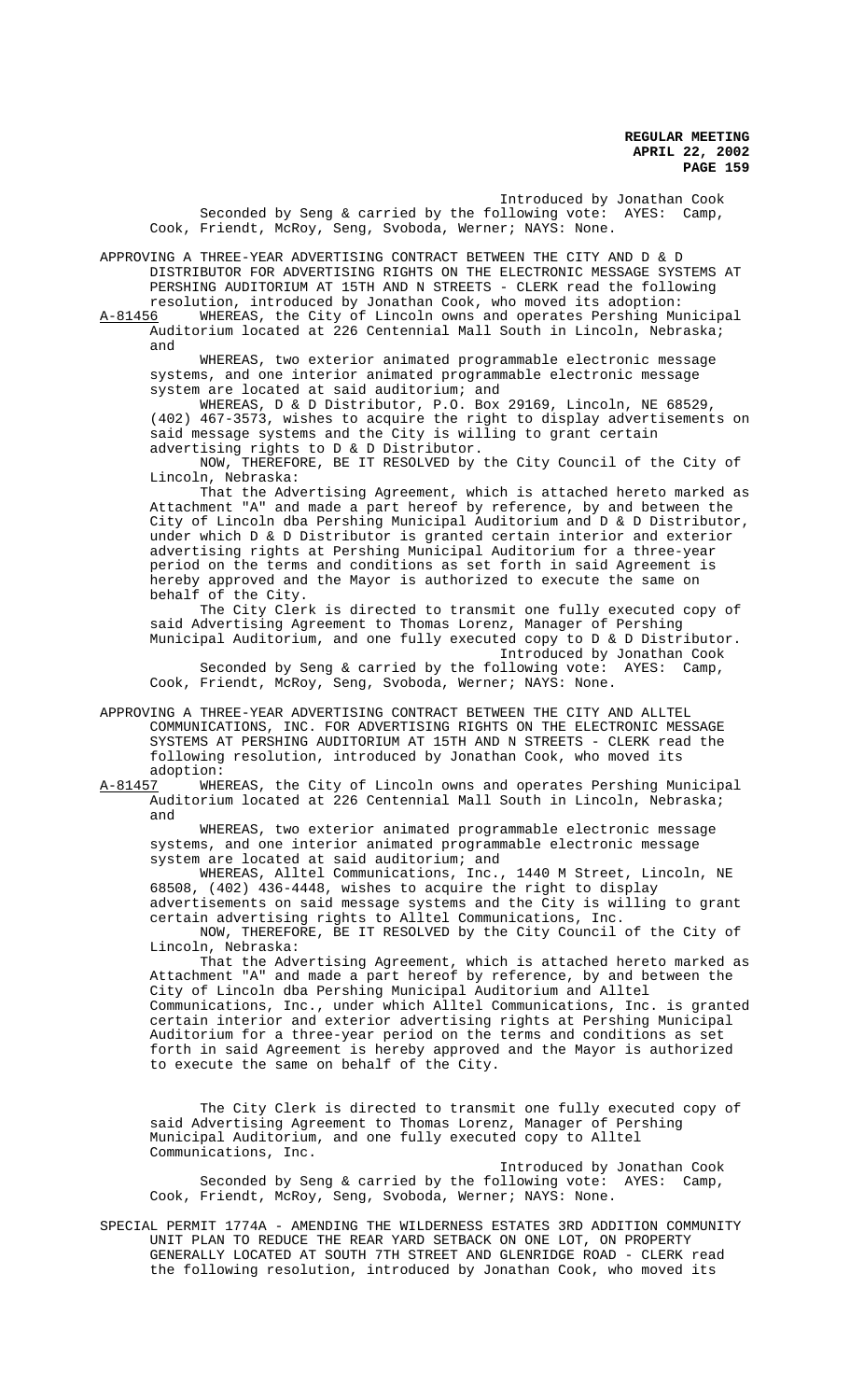plans.

adoption:<br>A-81458 WHE WHEREAS, Lyle Loth has submitted an application designated as Special Permit No. 1774A for authority to amend the Wilderness Estates 3rd Addition Community Unit Plan to reduce the rear yard setback on Lot 4 of said CUP generally located at S. 7th Street and Glenridge Road, and legally described to wit:

Lots 1-8 and the southern portion of Outlot "A" Wilderness Estates 2nd Addition, located in the Northwest Quarter of Section 14, Township 9 North, Range 6 East of the 6th P.M., Lancaster County, Nebraska, and more particularly described as follows:

Commencing at a point on the east line of said Northwest Quarter, said point being 50.00 feet south of the north quarter corner of said Section 14, and extending thence south 00 degrees 23 minutes 24 seconds east, for a distance of 235.00 feet to the point of beginning; thence continuing south 00 degrees 23 minutes 24 seconds east, for a distance of 231.46 feet; thence south 00 degrees 56 minutes 51 seconds east, for a distance of 125.55 feet; thence north 90 degrees 00 minutes 00 seconds west, for a distance of 357.62 feet; thence north 03 degrees 24 minutes 50 seconds west, for a distance of 357.62 feet; thence north 00 degrees 00 minutes 00 seconds east, for a distance of 375.24 feet to the point of beginning and containing a calculated area of 3.00 acres, more or less;

WHEREAS, the real property adjacent to the area included within the site plan for this community unit plan will not be adversely affected; and

WHEREAS, said site plan together with the terms and conditions hereinafter set forth are consistent with the intent and purpose of Title 27 of the Lincoln Municipal Code to promote the public health, safety, and general welfare.

NOW, THEREFORE, BE IT RESOLVED by the City Council of the City of Lincoln, Nebraska:

That the application of Lyle Loth, hereinafter referred to as "Permittee", to amend the Wilderness Estates 3rd Addition Community Unit Plan to reduce the rear yard setback on Lot 4 of said CUP, on the property legally described above, be and the same is hereby granted under the provisions of Section 27.63.320 and Chapter 27.65 of the Lincoln Municipal Code upon condition that construction and operation of said community unit plan be in strict compliance with said application, the site plan, and the following additional express terms, conditions, and requirements:

1. This permit approves eight single family dwelling units and an adjustment of the rear yard setback from 15 feet to 5 feet on Lot 4. 2. Before receiving building permits:

- i. The Permittee must submit a revised and reproducible final plan including five copies to the Planning Department for review and approval.
- ii. The construction plans must conform to the approved plans.
- iii. The existing LES easement must be released and the

relocated easement filed with the Register of Deeds. 3. Before occupying the dwelling units all development and construction must be completed in conformance with the approved

4. All privately-owned improvements must be permanently maintained by the Permittee or an appropriately established homeowners

association approved by the City Attorney. 5. The site plan approved by this permit shall be the basis for all interpretations of setbacks, yards, locations of buildings, location of parking and circulation elements and similar matters.

6. The terms, conditions, and requirements of this resolution shall be binding and obligatory upon the Permittee, his successors, and assigns. The building official shall report violations to the City Council which may revoke the special permit or take such other action as may be necessary to gain compliance.

7. The Permittee shall sign and return the City's letter of acceptance to the City Clerk within 30 days following approval of the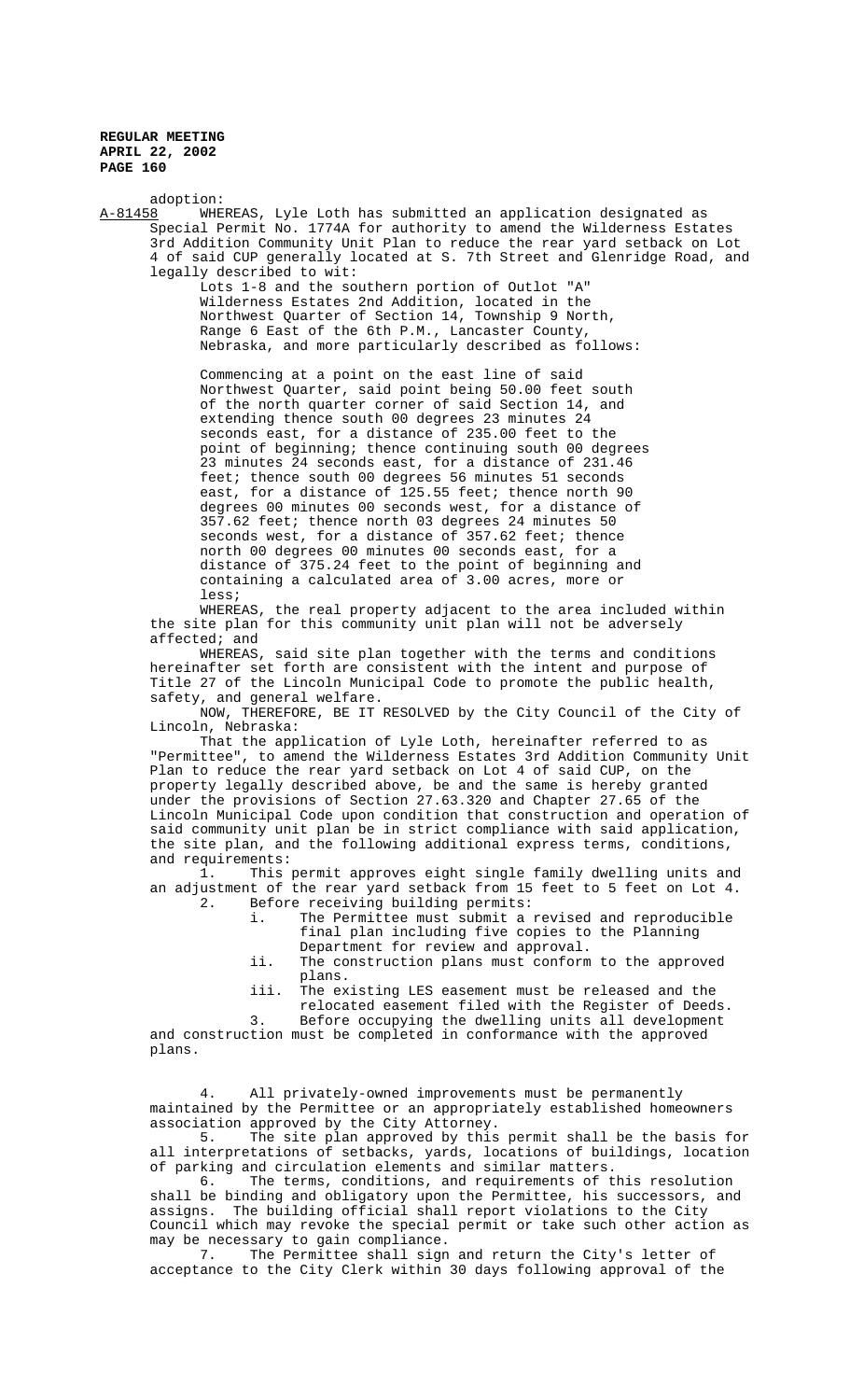special permit, provided, however, said 30-day period may be extended up to six months by administrative amendment. The City Clerk shall file a copy of the resolution approving the special permit and the letter of acceptance with the Register of Deeds, filing fees therefor to be paid in advance by the Permittee.

8. The site plan as approved with this resolution voids and supersedes all previously approved site plans, however all resolutions approving previous permits remain in force unless specifically amended by this resolution.

Introduced by Jonathan Cook Seconded by Seng & carried by the following vote: AYES: Camp, Cook, Friendt, McRoy, Seng, Svoboda, Werner; NAYS: None.

# **PETITIONS & COMMUNICATIONS**

## **THE FOLLOWING WERE REFERRED TO THE PLANNING DEPT.:**

Change of Zone No. 3353 - App. of Stephen Clymer for M & S Construction from AG to  $R-3$  at N.W.  $48<sup>th</sup>$  & W. Thatcher.

- Change of Zone No. 3355 App. of Prairie Homes Builders Inc., Faith Evangelical Lutheran Church, & Jonathan M. Welles from AG to R-3 at N. 84th & Adams Streets
- Change of Zone No. 3363 App. of Monte L. & Lisa A. Froehlich from R-3 to R-4 at N. 3rd & Fairfield Streets.

Special Permit No. 194 - App. of Brian D. Carstens to develop 4 single family acreage lots at North 190<sup>th</sup> & Havelock Avenue.

- Special Permit No. 893B App. of Monte L. & Lisa R. Froehlich to develop 32 new multi-family units and relocate 6 existing attached dwelling units for a total of  $\overline{8}2$  dwelling units at N. 3<sup>rd</sup> & Fairfield Streets.
- Special Permit No. 1959 App. of Prairie Home Builders Inc., Faith Evangelical Lutheran Church, Jonathan M. Welles for C.U.P. under R-3 with 474 units at N.  $84^{\text{th}}$  & Adams.
- Special Permit No. 1971 App. of Valcom Wireless Construction Inc. to construct communications site for multicarrier corporations at 5401 Cornhusker Highway.
- FOUR PETITIONS TO VACATE PUBLIC WAY THE NORTH-SOUTH ALLEY BETWEEN S. 38TH STREET AND WOODBINE AVENUE NORTH OF CALVERT STREET SUBMITTED BY DENNIS R. KEEFE & PATRICIA J. WARNER, CHRIS R & ANNETTE T. GAHAN, ROSS D. & CAROL A. ERIE, AND MARK A. & KENDELL M. TONJES - CLERK presented said petition which was referred to the Law Dept.
- FORMAL PETITION FOR ORNAMENTAL LIGHTING ON LAKESIDE DR., SURFSIDE DR. TO WEST S STREET SUBMITTED BY CRAIG G. BAUER, PARTNER LAKESIDE PARTNERS, LLC. - CLERK presented said petition which was referred to the Public Works Dept.
- LEASE AGREEMENT RENEWAL OF LINCOLN TELEPHONE AND TELEGRAPH COMPANY DBA ALLTEL FOR AN ADDITIONAL FIVE YEARS AT THE ANTELOPE PARK SITE FROM JULY 1, 2002 TO JUNE 30, 2007 - CLERK presented said report which was placed on file in the Office of the City Clerk.

#### **REPORTS OF CITY OFFICERS**

CLERK'S LETTER & MAYOR'S APPROVAL OF ORDINANCES & RESOLUTIONS PASSED ON APRIL 15, 2002 - CLERK presented said report which was placed on file in the Office of the City Clerk.

INVESTMENT OF FUNDS FOR APRIL 8 THROUGH APRIL 12, 2002 - CLERK read the following resolution, introduced by Jonathan Cook, who moved its

adoption:<br>A-81459 BE BE IT HEREBY RESOLVED BY THE CITY COUNCIL of the City of Lincoln, Nebraska:

That the attachments be confirmed and approved, and the City Treasurer is hereby directed to hold said investments until maturity unless otherwise directed by the City Council. (Investments for April 8 -April 12, 2002)

Introduced by Jonathan Cook Seconded by Seng & carried by the following vote: AYES: Camp, Cook, Friendt, McRoy, Seng, Svoboda, Werner; NAYS: None.

REPORT FROM CITY TREASURER OF TELECOMM. OCC. TAX FOR THE MONTH OF AUG., 2001: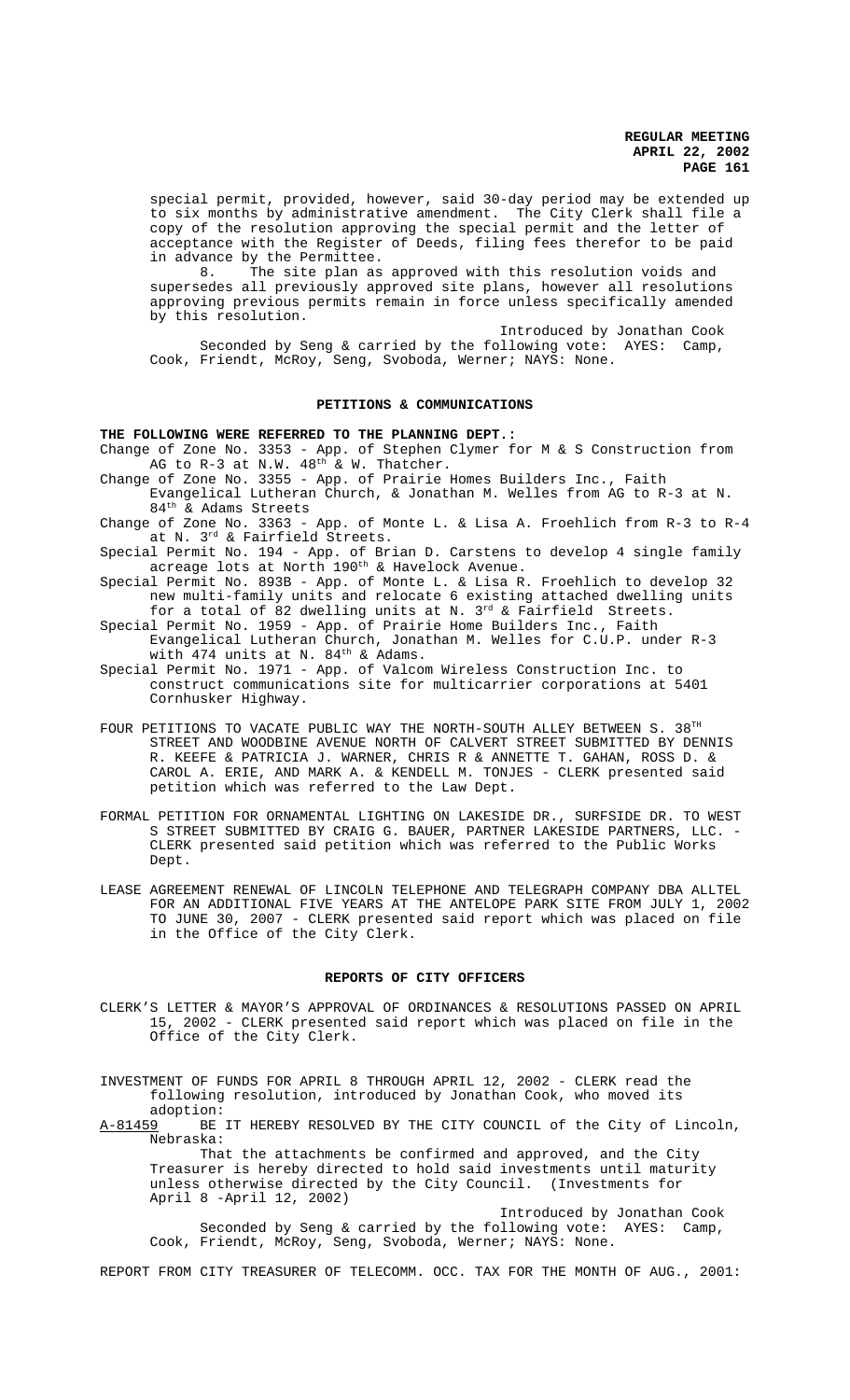MERCHANT WIRED; OCT. - DEC., 2001: AMERIVISION COMM.; JAN. - FEB., 2002: OPEX, ONESTAR LONG DISTANCE, ACN, ATLAS COMM.; MARCH, 2002: OPEX, ONESTAR LONG DISTANCE, ACN, BUSINESS TELECOM., D & D, OPERATOR COMM., AT&T, WORKING ASSETS FUNDING SERVICE, QUEST, IDT CORP., TOUCH AMERICA, BROADWING, GLOBAL CROSSING, PRIMUS, POS, INC. NEXIFICE COMM., TELIGENT SERVICES, ATLAS COMM., WWC LICENSE LLC, RSI, COM, USA, INC.,GLYPHICS, XO LONG DISTANCE, COMDATA, GLOBALCOM, TRI-M, LIGHTYEAR, NOSVA, TRANS NATIONAL, ATT WIRELESS, LONG DISTANCE OF MICHIGAN, ZONE TELECOM., ASSOCIATION ADMINISTRATORS, BIG PLANET, I-LINK, WORLDXCHANGE, GTC TELECOM., SINGK BILLING SERVICE, AFFINITY NETWORK, NOS COMM., VARTEC, WINSTAR, TOUCH 1, USA PAGING, NEXTEL, WESTERN UNION COMM. - CLERK presented said report which was placed on file in the Office of the City Clerk. **(20)**

- REPORT FROM CITY TREASURER OF CITY CASH ON HAND AT THE CLOSE OF BUSINESS MARCH 29, 2002 - CLERK presented said report which was placed on file in the Office of the City Clerk. **(5-21)**
- REPORT FROM CITY TREASURER OF SURCHARGE OF \$278,334.83 FROM ALIANT HAS BEEN COLLECTED - CLERK presented said report which was placed on file in the Office of the City Clerk. **(20-02)**
- REPORT FROM CITY TREASURER OF FRANCHISE TAX FOR THE MONTH OF MARCH, 2002 FROM UTILICORP - CLERK presented said report which was placed on file in the Office of the City Clerk. **(16-1)**

## **ORDINANCES - 1ST READING**

- CREATING A RE-PAVING DISTRICT NO. 154 SAUNDERS AVENUE FROM 12TH STREET TO 14TH STREET, FOR THE WIDENING OF THE STREET TO 33' IN WIDTH - CLERK read an ordinance, introduced by Jonathan Cook, creating Repaving District No. 154, defining the limits thereof, establishing the width of the roadway to be repaved and recurbed, providing for the payment of the cost thereof, designating the property to be benefitted, providing for the acquisition of easements and additional right-of-way, if necessary, and repealing all ordinances or parts of ordinances in conflict herewith, the first time.
- AMENDING SECTION 24.52.010 OF THE LINCOLN MUNICIPAL CODE RELATING TO SEWER CONNECTION FEES TO PROVIDE FOR A CONNECTION FEE REIMBURSEMENT TO ANYONE WHO CONSTRUCTS A CITY SEWER PURSUANT TO THE EXECUTIVE ORDER PROCESS -CLERK read an ordinance, introduced by Jonathan Cook, amending Section 24.52.010 of the Lincoln Municipal Code relating to sewer connection fees to provide for a connection fee reimbursement to a party who has constructed a city sewer pursuant to the executive order process authorized by Section 26.11.038; and repealing Section 4.52.010 of the Lincoln Municipal Code as hitherto existing, the first time.
- AMENDING TITLE 8, HEALTH & SANITATION, OF THE LINCOLN MUNICIPAL CODE BY CREATING CHAPTER 8.08 TO REGULATE BODY ART ESTABLISHMENTS AND PRACTITIONERS BY REQUIRING ESTABLISHMENTS TO MEET AND MAINTAIN CERTAIN REQUIREMENTS IN ORDER TO OBTAIN AND MAINTAIN A PERMIT FROM THE LINCOLN-LANCASTER COUNTY HEALTH DEPARTMENT; REQUIRING PRACTITIONERS TO RECEIVE PROPER TRAINING BEFORE BEING ISSUED A PERMIT; AND PROHIBITING ALL BODY ART, EXCEPT BODY PIERCING, ON MINORS UNDER THE AGE OF 18 - CLERK read an ordinance, introduced by Jonathan Cook, amending Title 8, Health & Sanitation, of the Lincoln Municipal Code by creating Chapter 8.08 to regulate body art establishments and practitioners by requiring establishments to meet and maintain certain requirements in order to obtain and maintain a permit from the Lincoln-Lancaster County Health Dept.; requiring practitioners to receive proper training before being issued a permit; and prohibiting all body art, except body piercing, on minors under the age of 18, the first time.
- AMENDING CHAPTER 6.04 OF THE LINCOLN MUNICIPAL CODE BY ADDING A NEW SECTION NUMBERED 6.04.435 TO MAKE IT UNLAWFUL FOR ANY PERSON TO OWN, KEEP, OR HARBOR ANY BIRD OR ANIMAL WHICH BY LOUD, CONTINUED, OR FREQUENT NOISE SHALL DISTURB THE PEACE AND QUIET OF ANY PERSON OR NEIGHBORHOOD, TO PROVIDE EXCEPTIONS, AND TO PROVIDE DEFINED FINES FOR FIRST, SECOND, AND THIRD OFFENSES - CLERK read an ordinance, introduced by Jonathan Cook, amending Chapter 6.04 of the Lincoln Municipal Code by adding a new Section 6.04.435, Animal Noise; Disturbing the Peace Prohibited, to make it unlawful for any person to own, keep, or harbor any bird or animal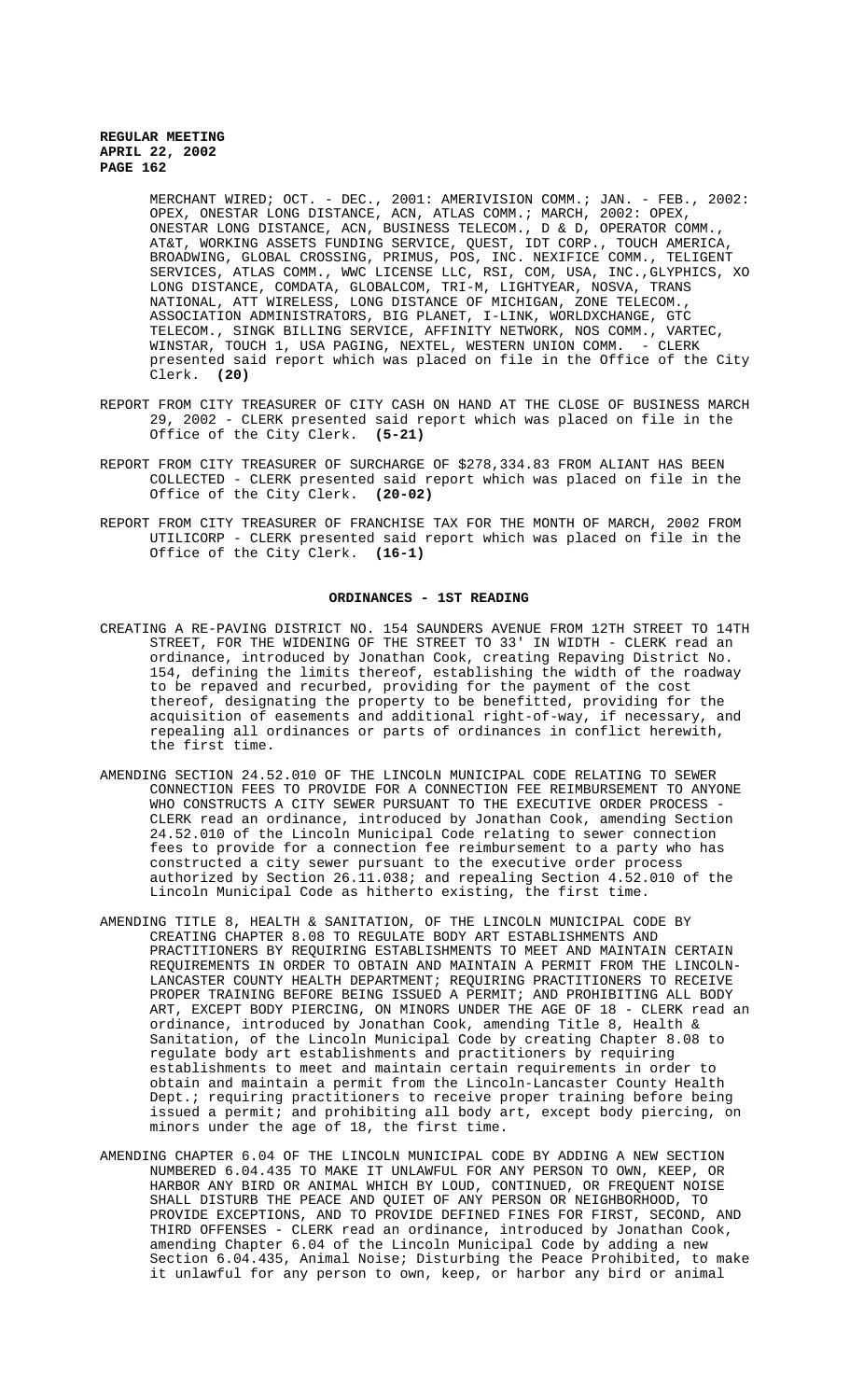which by loud, continued, or frequent noise shall disturb the peace and quiet of any person or neighborhood; to provide exceptions; and to provide defined fine amounts for first, second, and third offenses, the first time.

#### **ORDINANCES - 3RD READING**

- CREATING SEWER DISTRICT NO. 1177 IN OLD CHENEY ROAD FROM APPROXIMATELY 62ND STREET EAST TO APPROXIMATELY PHEASANT RUN LANE. (3/25/02 - P.H. con't. w/action 4/8/02) (4/8/02 - Delay 1 wk, P.H. con't. to 4/15/02) (4/15/02 - P.H. con't. to 4/22/02) (ACTION DELAYED W/PUBLIC HEARING FOR TWO WEEKS TO 6/3/02, 7-0)- PRIOR to reading:
- COOK Moved to delay action & Public Hearing on Bill No. 02-30 to June 3, 2002.

 Seconded by Seng & carried by the following vote: AYES: Camp, Cook, Friendt, McRoy, Seng, Svoboda, Werner; NAYS: None. CLERK read an ordinance, introduced by Glenn Friendt, creating Sewer District No. 1177 in Old Cheney Road from approximately 62nd Street east to approximately Pheasant Run Lane, the third time.

VACATING THE EAST-WEST ALLEY ADJACENT TO LOT 63, CAPITAL HEIGHTS ADDITION TO UNIVERSITY PLACE, GENERALLY LOCATED EAST OF N. 51ST STREET ONE BLOCK SOUTH OF Y STREET - CLERK read the following ordinance, introduced by Terry Werner, vacating the east-west alley adjacent to Lot 63, Capital Heights Addition to University Place, generally located east of N. 51st Street one block south of Y Street, the third time.<br>WERNER Moved to pass the ordinance as read

Moved to pass the ordinance as read.

Seconded by Cook & carried by the following vote: AYES: Camp, Cook, Friendt, McRoy, Seng, Svoboda, Werner; NAYS: None. The ordinance, being numbered **#17989**, is recorded in Ordinance Book 25, Page

- AMENDING CHAPTER 1.20 OF THE LINCOLN MUNICIPAL CODE, THE UNIFORM INSPECTIONS CODE, BY ADDING A NEW SECTION NUMBERED 1.20.060 TO MAKE IT UNLAWFUL TO REFUSE TO PERMIT AN INSPECTION AUTHORIZED BY AN INSPECTION WARRANT -CLERK read an ordinance, introduced by Terry Werner, amending Chapter 1.20 of the Lincoln Municipal Code, the uniform inspections code, by adding a new section numbered 1.20.060 to make it unlawful to refuse to permit an inspection authorized by an inspection warrant, the third time.<br>WERNER
- Moved to pass the ordinance as read.

Seconded by Seng & carried by the following vote: AYES: Camp, Cook, Friendt, McRoy, Seng, Svoboda, Werner; NAYS: None.

The ordinance, being numbered **#17990**, is recorded in Ordinance Book 25, Page

APPROVING A FIVE-YEAR LEASE BETWEEN THE CITY AND NEBRASKA NATIONAL BANK FOR THE LEASE OF GOLF COURSE MAINTENANCE EQUIPMENT - PRIOR to reading:<br>WERNER Moved to amend Bill No. 02-49 to add an Emergency Clause. Moved to amend Bill No. 02-49 to add an Emergency Clause.

- Seconded by Seng & carried by the following vote: AYES: Camp, Cook, Friendt, McRoy, Seng, Svoboda, Werner; NAYS: None.
- CLERK read an ordinance, introduced by Terry Werner, approving a five-year lease between the City and Nebraska National Bank for the lease of golf course maintenance equipment & declaring it an emergency, the third time.

WERNER Moved to pass the ordinance as read. Seconded by Seng & carried by the following vote: AYES: Camp, Cook, Friendt, McRoy, Seng, Svoboda, Werner; NAYS: None. The ordinance, being numbered **#17991**, is recorded in Ordinance Book 25, Page

#### **MISCELLANEOUS BUSINESS**

#### **PENDING LIST -**

CAMP Moved to extend the Pending List to April 29, 2002. Seconded by Seng & carried by the following vote: AYES: Camp, Cook, Friendt, McRoy, Seng, Svoboda, Werner; NAYS: None.

# **UPCOMING RESOLUTIONS** -